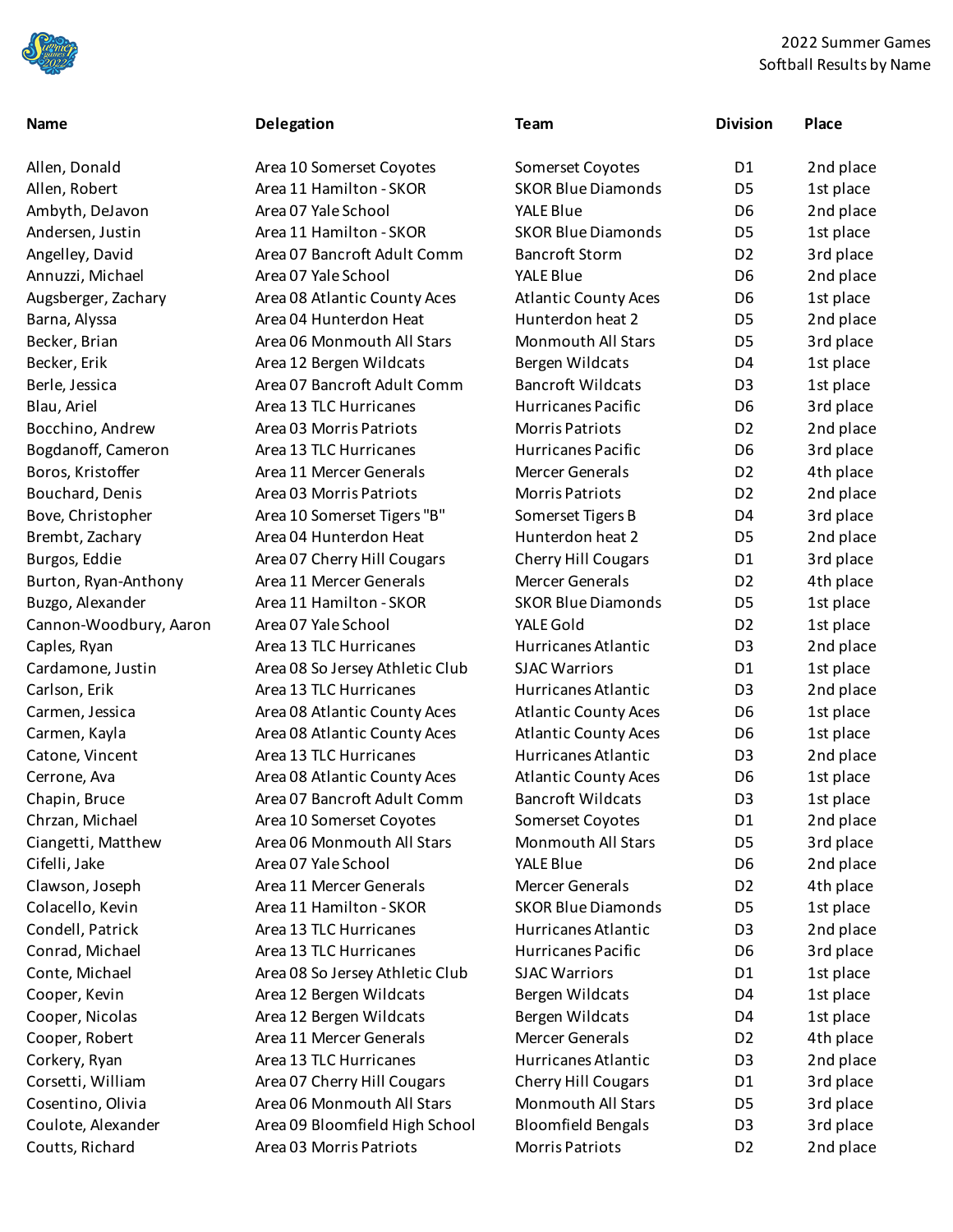

Dodd, Erick Area 05 NJ Hawks Dreitlein, Adam Area 05 NJ Hawks Fiore, Christian Area 07 Yale School Gandia, Thomas Area 07 Yale School Gilio, Gabrielle Area 05 NJ Hawks Gourdine, Iron Area 05 NJ Hawks Ireland, Jordan Area 13 TLC Hurricanes

Cross, Melissa **Area 13 TLC Hurricanes** Area 13 Cruz-Gonzalez, Bryan Area 07 Cherry Hill Cougars Cummings, Kyle Area 07 Cherry Hill Cougars Daisey, Darren Area 08 Atlantic County Aces Davenport, Kegan Area 09 Bloomfield High School DeGenova, John Area 04 Hunterdon Heat Demarest, Kyle **Area 12 Bergen Wildcats** Dowdy, Connor Area 07 Cherry Hill Cougars Dunn, Brian **Area 08 Atlantic County Aces** Area 08 Atlantic County Aces Eisele, Dylan Area 08 Atlantic County Aces Eitzen, Brian Area 08 So Jersey Athletic Club Elattar, Hatem Area 11 Mercer Generals Feick, Brian **Area 12 Bergen Wildcats** Bergen Wildcats Feldberg, Matthew Area 07 Bancroft Adult Comm Feldman, Jaret Area 06 Monmouth All Stars Ferguson, Tianna Area 09 Bloomfield High School Ferraro, Andrew Area 03 Morris Patriots Finkler, Paul **Area 10 Somerset Coyotes** Area 10 Somerset Coyotes Finocchiaro, Salvatore Area 07 Bancroft Adult Comm Freels, Christopher Area 11 Mercer Generals Galeski, Brandon Area 11 Mercer Generals Galfus, Alexandra **Area 12 Bergen Wildcats** Gan, Justin Area 08 Atlantic County Aces Garon, Joseph Area 13 TLC Hurricanes Gerrity, Shawn Area 13 TLC Hurricanes Ghannam, Abdel -Majid Area 09 Bloomfield High School Gill, Shawn **Area 10 Somerset Coyotes** Area 20 Somerset Coyotes Giovanetti, Craig Area 13 TLC Hurricanes Goldberg, Jeffrey **Area 03 Morris Patriots** D2 2nd places Grifo, Michael **Area 07 Bancroft Adult Comm** Hausler, Sara **Area 13 TLC Hurricanes** Area 13 TLC Hurricanes Heft, Evan **Area 07 Bancroft Adult Comm** Hendry, Phoebe Area 13 TLC Hurricanes Herman, Michael Area 08 So Jersey Athletic Club Hofmann, Michael Area 13 TLC Hurricanes Horton, Luke Area 13 TLC Hurricanes Horvath, Benjamin Area 06 Monmouth All Stars Horvath, Gus Area 06 Monmouth All Stars Montangle 2015 Hunt, Kevin **Area 10 Somerset Tigers "B"** Area 10 Somerset Tigers "B" Icovino, Michael **Area 07 Bancroft Adult Comm** Ingram, Akbar Area 09 Bloomfield High School

| Hurricanes Pacific          | D6             | 3rd place |
|-----------------------------|----------------|-----------|
| <b>Cherry Hill Cougars</b>  | D <sub>1</sub> | 3rd place |
| Cherry Hill Cougars         | D1             | 3rd place |
| <b>Atlantic County Aces</b> | D <sub>6</sub> | 1st place |
| <b>Bloomfield Bengals</b>   | D <sub>3</sub> | 3rd place |
| Hunterdon heat 2            | D <sub>5</sub> | 2nd place |
| Bergen Wildcats             | D <sub>4</sub> | 1st place |
| NJ Hawks                    | D <sub>4</sub> | 1st place |
| <b>Cherry Hill Cougars</b>  | D <sub>1</sub> | 3rd place |
| <b>NJ Hawks</b>             | D <sub>4</sub> | 1st place |
| <b>Atlantic County Aces</b> | D <sub>6</sub> | 1st place |
| <b>Atlantic County Aces</b> | D <sub>6</sub> | 1st place |
| <b>SJAC Warriors</b>        | D <sub>1</sub> | 1st place |
| <b>Mercer Generals</b>      | D <sub>2</sub> | 4th place |
| Bergen Wildcats             | D4             | 1st place |
| <b>Bancroft Wildcats</b>    | D <sub>3</sub> | 1st place |
| <b>Monmouth All Stars</b>   | D <sub>5</sub> | 3rd place |
| <b>Bloomfield Bengals</b>   | D <sub>3</sub> | 3rd place |
| <b>Morris Patriots</b>      | D <sub>2</sub> | 2nd place |
| Somerset Coyotes            | D <sub>1</sub> | 2nd place |
| <b>Bancroft Wildcats</b>    | D <sub>3</sub> | 1st place |
| <b>YALE Blue</b>            | D <sub>6</sub> | 2nd place |
| <b>Mercer Generals</b>      | D <sub>2</sub> | 4th place |
| Mercer Generals             | D <sub>2</sub> | 4th place |
| Bergen Wildcats             | D4             | 1st place |
| <b>Atlantic County Aces</b> | D <sub>6</sub> | 1st place |
| <b>YALE Blue</b>            | D <sub>6</sub> | 2nd place |
| Hurricanes Pacific          | D <sub>6</sub> | 3rd place |
| Hurricanes Pacific          | D <sub>6</sub> | 3rd place |
| <b>Bloomfield Bengals</b>   | D <sub>3</sub> | 3rd place |
| <b>NJ Hawks</b>             | D4             | 1st place |
| Somerset Coyotes            | D <sub>1</sub> | 2nd place |
| Hurricanes Atlantic         | D3             | 2nd place |
| <b>Morris Patriots</b>      | D <sub>2</sub> | 2nd place |
| <b>NJ Hawks</b>             | D4             | 1st place |
| <b>Bancroft Storm</b>       | D <sub>2</sub> | 3rd place |
| Hurricanes Pacific          | D <sub>6</sub> | 3rd place |
| <b>Bancroft Wildcats</b>    | D <sub>3</sub> | 1st place |
| Hurricanes Pacific          | D <sub>6</sub> | 3rd place |
| <b>SJAC Warriors</b>        | D <sub>1</sub> | 1st place |
| Hurricanes Pacific          | D <sub>6</sub> | 3rd place |
| Hurricanes Pacific          | D <sub>6</sub> | 3rd place |
| <b>Monmouth All Stars</b>   | D <sub>5</sub> | 3rd place |
| <b>Monmouth All Stars</b>   | D <sub>5</sub> | 3rd place |
| Somerset Tigers B           | D4             | 3rd place |
| <b>Bancroft Wildcats</b>    | D <sub>3</sub> | 1st place |
| <b>Bloomfield Bengals</b>   | D <sub>3</sub> | 3rd place |
| Hurricanes Atlantic         | D <sub>3</sub> | 2nd place |
|                             |                |           |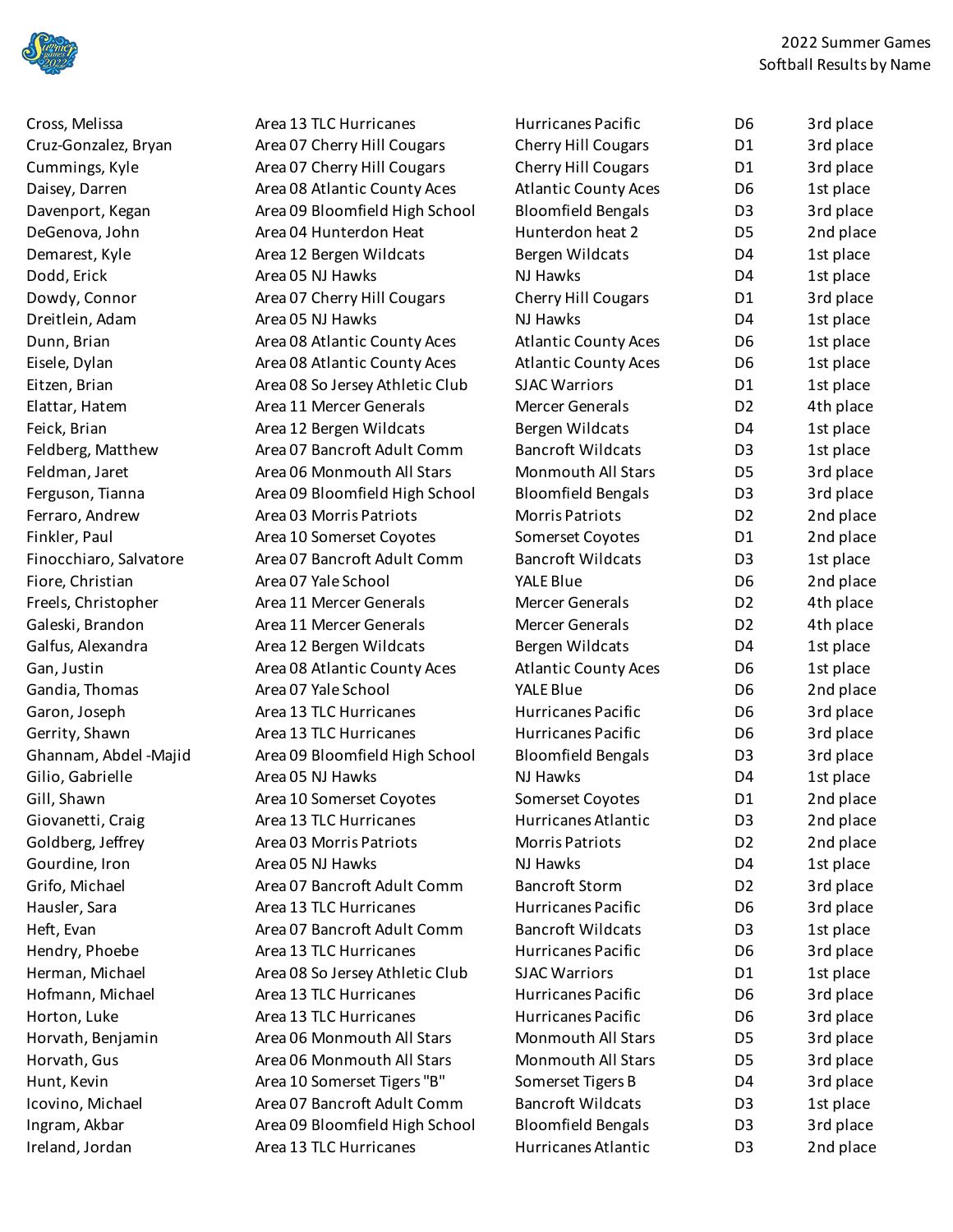

2022 Summer Games Softball Results by Name

Jackson, Christian Area 13 TLC Hurricanes John, Anthony Area 07 Yale School John, Sullivan Area 07 Yale School Jones, Alec **Area 05 NJ Hawks** Area 05 NJ Hawks Jones, Christopher Area 07 Yale School Knox, Preston Area 07 Yale School Krieger, Peter Area 05 NJ Hawks Lawrence, Gianna Area 07 Yale School Lustbader, Julia Area 03 Morris Patriots Mac, JamesRoy Area 07 Yale School Madden, Caitlin Area 05 NJ Hawks Martinez, Samuel Area 07 Yale School McCormick, Sean Area 07 Yale School McKay-Levine, Anderson Area 07 Yale School McKay-Levine, Kendrick Area 07 Yale School Meylor, James Area 05 NJ Hawks Moore-Prather, Aaron Area 07 Yale School Nicodemo, Robert Area 13 TLC Hurricanes

Ivans, Noah **Area 10 Somerset Coyotes** Area 20 Somerset Coyotes Jackson, James **Area 07 Bancroft Adult Comm** Jackson, Nisa **Area 07 Cherry Hill Cougars** Cherry Hill Cougars Jacobs, Daniel **Area 07 Bancroft Adult Comm** Jones, Kelly Area 10 Somerset Tigers "B" Kelley, Daniel **Area 07 Bancroft Adult Comm** Kelley, Robert **Area 07 Bancroft Adult Comm** King, Riley **Area 08 Atlantic County Aces** Area 08 Atlantic County Aces Kish, Eric **Area 10 Somerset Tigers "B"** Somerset Tigers "B" Knudsen, Andrew Area 07 Bancroft Adult Comm Kraft, Jory **Area 08 So Jersey Athletic Club** Last, Steven Area 11 Hamilton - SKOR Leh, Kyle **Area 04 Hunterdon Heat** Area 04 Hunterdon Heat Leidy, Lydia **Area 08 Atlantic County Aces** Area 08 Atlantic County Aces Lopez, Bryan **Area 11 Hamilton - SKOR** Lovallo, Joseph Area 07 Cherry Hill Cougars Lusdyk, Matthew **Area 11 Hamilton - SKOR** Mani, Anand **Area 11 Mercer Generals** Mani, Anand Mann, Casey **Area 11 Mercer Generals** Menus Mannino, Elizabeth Area 07 Cherry Hill Cougars Margerum, Michael **Area 07 Bancroft Adult Comm** Maris, James **Area 10 Somerset Coyotes** Area 2nd Somerset Coyotes Marshall, Peter Area 12 Bergen Wildcats McGinnis, Megan Area 07 Bancroft Adult Comm Michels, Christian Area 07 Bancroft Adult Comm Miller, Luke Area 04 Hunterdon Heat Morris, Tyler **Area 10 Somerset Coyotes** Area 20 Somerset Coyotes Mosher, Madelyn Area 07 Bancroft Adult Comm Nacamuli, Alexa Area 10 Somerset Tigers "B" Nelson, Bryan Area 08 So Jersey Athletic Club

| Somerset Coyotes            | D1             | 2nd place |
|-----------------------------|----------------|-----------|
| Hurricanes Pacific          | D <sub>6</sub> | 3rd place |
| <b>Bancroft Storm</b>       | D <sub>2</sub> | 3rd place |
| Cherry Hill Cougars         | D1             | 3rd place |
| <b>Bancroft Wildcats</b>    | D3             | 1st place |
| <b>YALE Blue</b>            | D6             | 2nd place |
| <b>YALE Blue</b>            | D6             | 2nd place |
| <b>NJ Hawks</b>             | D <sub>4</sub> | 1st place |
| YALE Gold                   | D <sub>2</sub> | 1st place |
| Somerset Tigers B           | D4             | 3rd place |
| <b>Bancroft Storm</b>       | D2             | 3rd place |
| <b>Bancroft Storm</b>       | D2             | 3rd place |
| <b>Atlantic County Aces</b> | D6             | 1st place |
| Somerset Tigers B           | D4             | 3rd place |
| <b>YALE Blue</b>            | D6             | 2nd place |
| <b>Bancroft Storm</b>       | D <sub>2</sub> | 3rd place |
| <b>SJAC Warriors</b>        | D1             | 1st place |
| <b>NJ Hawks</b>             | D4             | 1st place |
| <b>SKOR Blue Diamonds</b>   | D <sub>5</sub> | 1st place |
| YALE Blue                   | D6             | 2nd place |
| Hunterdon heat 2            | D <sub>5</sub> | 2nd place |
| <b>Atlantic County Aces</b> | D6             | 1st place |
| <b>SKOR Blue Diamonds</b>   | D5             | 1st place |
| Cherry Hill Cougars         | D1             | 3rd place |
| <b>SKOR Blue Diamonds</b>   | D <sub>5</sub> | 1st place |
| <b>Morris Patriots</b>      | D2             | 2nd place |
| <b>YALE Blue</b>            | D6             | 2nd place |
| <b>NJ Hawks</b>             | D4             | 1st place |
| <b>Mercer Generals</b>      | D <sub>2</sub> | 4th place |
| <b>Mercer Generals</b>      | D <sub>2</sub> | 4th place |
| <b>Cherry Hill Cougars</b>  | D <sub>1</sub> | 3rd place |
| <b>Bancroft Wildcats</b>    | D <sub>3</sub> | 1st place |
| Somerset Coyotes            | D1             | 2nd place |
| Bergen Wildcats             | D4             | 1st place |
| YALE Gold                   | D <sub>2</sub> | 1st place |
| YALE Gold                   | D2             | 1st place |
| <b>Bancroft Storm</b>       | D <sub>2</sub> | 3rd place |
| YALE Gold                   | D <sub>2</sub> | 1st place |
| YALE Gold                   | D <sub>2</sub> | 1st place |
| <b>NJ Hawks</b>             | D4             | 1st place |
| <b>Bancroft Storm</b>       | D <sub>2</sub> | 3rd place |
| Hunterdon heat 2            | D <sub>5</sub> | 2nd place |
| <b>YALE Blue</b>            | D6             | 2nd place |
| Somerset Coyotes            | D1             | 2nd place |
| <b>Bancroft Storm</b>       | D <sub>2</sub> | 3rd place |
| Somerset Tigers B           | D4             | 3rd place |
| <b>SJAC Warriors</b>        | D1             | 1st place |
| <b>Hurricanes Atlantic</b>  | D3             | 2nd place |
|                             |                |           |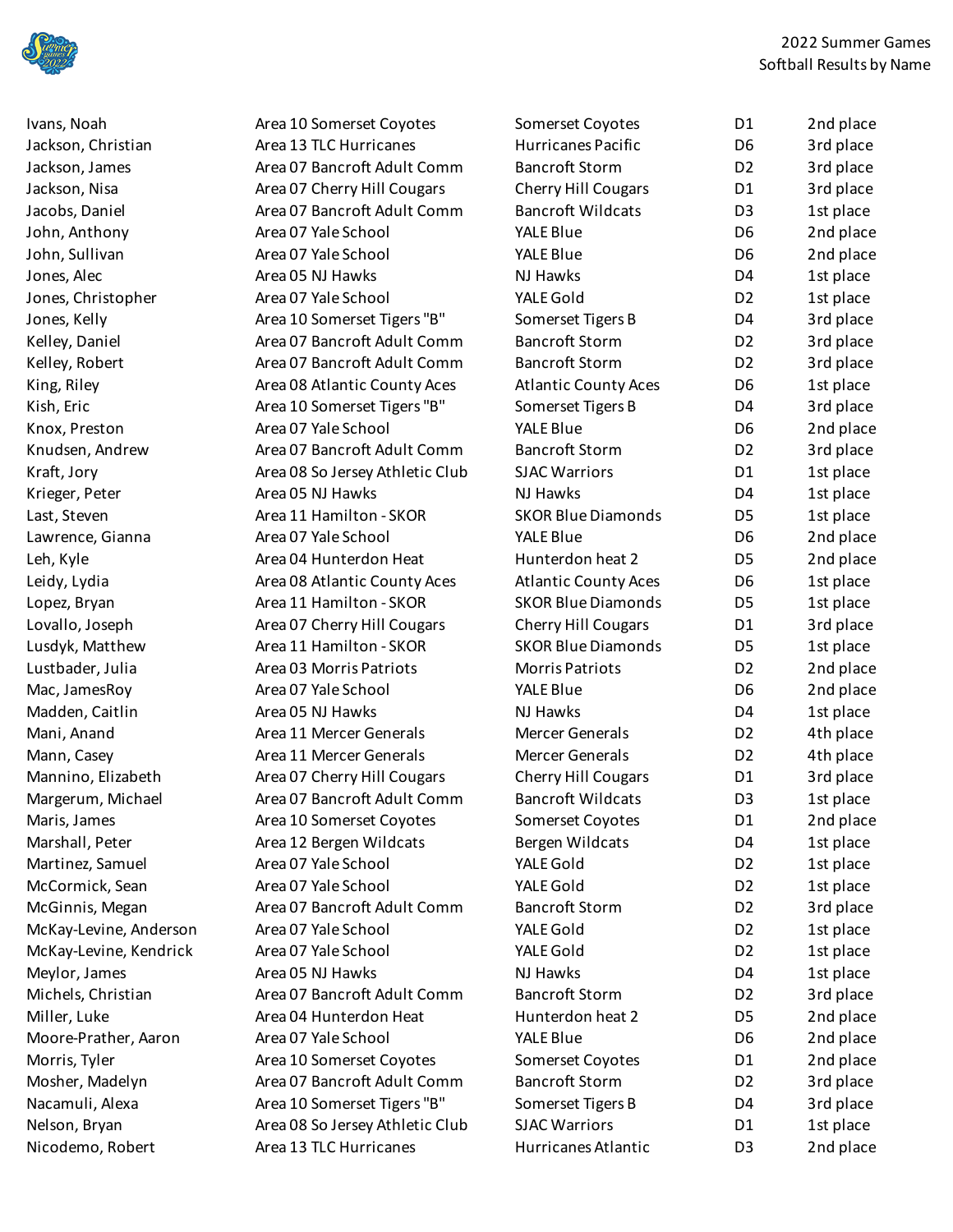

Nora, Frank **Area 10 Somerset Tigers "B"** Area 10 Somerset Tigers "B" Opsuth, Richard Area 11 Mercer Generals Ori, Joseph Area 13 TLC Hurricanes Osterloh, Kyle **Area 10 Somerset Tigers "B"** Area 10 Somerset Tigers "B" Para, Devon Area 03 Morris Patriots Pepitone, Joseph Area 08 So Jersey Athletic Club Perez, Julio **Area 07 Cherry Hill Cougars** Cherry Hill Cougars Perris, Michael **Area 09 Bloomfield High School** 

Pettola, Matthew Area 07 Yale School Pierce, Dakota **Area 10 Somerset Coyotes** Area 20 Somerset Coyotes Pierce, Daytin Area 10 Somerset Coyotes Pierson, Richard Area 11 Mercer Generals Pilgrim, Trayvon Area 07 Bancroft Adult Comm Polise, Jonathan Area 03 Morris Patriots Poole, Peter Area 07 Cherry Hill Cougars Cherry Hill Cougars Prendella, Lee Area 10 Somerset Tigers "B" Pulido, Hector **Area 12 Bergen Wildcats** Bergen Wildcats Quick, Taylor **Area 04 Hunterdon Heat** Area 04 Hunterdon Heat Rapport, Gavin Area 11 Mercer Generals Reese, Sean Area 11 Hamilton - SKOR Remsing, John Area 07 Bancroft Adult Comm Reside, Justin Area 11 Mercer Generals Reyes, David **Area 10 Somerset Tigers "B"** Somerset Tigers "B" Richards, Kraig **Area 04 Hunterdon Heat** Area 04 Hunterdon Heat Richardson, Vincent Area 10 Somerset Tigers "B" Rivera, Nathaniel **Area 09 Bloomfield High School** Rodriguez Rivera, Brendalis Area 09 Bloomfield High School Roldan, Timothy Area 08 So Jersey Athletic Club Romano, Jake Area 07 Cherry Hill Cougars Romero, Angelica Area 05 NJ Hawks Rose, Joseph Area 08 Atlantic County Aces Rose, Ronald Area 08 Atlantic County Aces Rosselli, Joseph Area 07 Yale School Rubin, Benjamin Area 07 Yale School Russo, Lori **Area 07 Bancroft Adult Comm** Rustay, Zachary **Area 04 Hunterdon Heat** Salome, Angel Area 05 NJ Hawks Sandfort, Thomas Area 07 Bancroft Adult Comm Santos, Xavier Area 07 Yale School Sasnow, Matthew Area 06 Monmouth All Stars Schlaegel, Andrew Area 07 Yale School Schmidt, Kurt Area 07 Bancroft Adult Comm Seasock, Timothy **Area 07 Cherry Hill Cougars** Shamy, Norman Area 06 Monmouth All Stars Monmouth All Stars Shields, Micayla Area 05 NJ Hawks Siber, Jason Area 06 Monmouth All Stars Monmouth All Stars Area 06 Monmouth All Stars Sinatra, Ryan **Area 12 Bergen Wildcats** Bergen Wildcats Singh, Jasmeet Area 08 So Jersey Athletic Club

| Somerset Tigers B           | D <sub>4</sub> | 3rd place |
|-----------------------------|----------------|-----------|
| <b>Mercer Generals</b>      | D <sub>2</sub> | 4th place |
| Hurricanes Atlantic         | D <sub>3</sub> | 2nd place |
| Somerset Tigers B           | D4             | 3rd place |
| <b>Morris Patriots</b>      | D <sub>2</sub> | 2nd place |
| <b>SJAC Warriors</b>        | D1             | 1st place |
| <b>Cherry Hill Cougars</b>  | D <sub>1</sub> | 3rd place |
| <b>Bloomfield Bengals</b>   | D <sub>3</sub> | 3rd place |
| <b>YALE Blue</b>            | D6             | 2nd place |
| Somerset Coyotes            | D <sub>1</sub> | 2nd place |
| Somerset Coyotes            | D <sub>1</sub> | 2nd place |
| <b>Mercer Generals</b>      | D <sub>2</sub> | 4th place |
| <b>Bancroft Storm</b>       | D <sub>2</sub> | 3rd place |
| <b>Morris Patriots</b>      | D <sub>2</sub> | 2nd place |
| <b>Cherry Hill Cougars</b>  | D <sub>1</sub> | 3rd place |
| Somerset Tigers B           | D4             | 3rd place |
| Bergen Wildcats             | D <sub>4</sub> | 1st place |
| Hunterdon heat 2            | D <sub>5</sub> | 2nd place |
| Mercer Generals             | D <sub>2</sub> | 4th place |
| <b>SKOR Blue Diamonds</b>   | D5             | 1st place |
| <b>Bancroft Storm</b>       | D <sub>2</sub> | 3rd place |
| <b>Mercer Generals</b>      | D <sub>2</sub> | 4th place |
| Somerset Tigers B           | D <sub>4</sub> | 3rd place |
| Hunterdon heat 2            | D <sub>5</sub> | 2nd place |
| Somerset Tigers B           | D4             | 3rd place |
| <b>Bloomfield Bengals</b>   | D <sub>3</sub> | 3rd place |
| <b>Bloomfield Bengals</b>   | D <sub>3</sub> | 3rd place |
| <b>SJAC Warriors</b>        | D <sub>1</sub> | 1st place |
| <b>Cherry Hill Cougars</b>  | D1             | 3rd place |
| <b>NJ Hawks</b>             | D4             | 1st place |
| <b>Atlantic County Aces</b> | D6             | 1st place |
| <b>Atlantic County Aces</b> | D <sub>6</sub> | 1st place |
| YALE Gold                   | D2             | 1st place |
| YALE Gold                   | D <sub>2</sub> | 1st place |
| <b>Bancroft Storm</b>       | D <sub>2</sub> | 3rd place |
| Hunterdon heat 2            | D5             | 2nd place |
| NJ Hawks                    | D4             | 1st place |
| <b>Bancroft Wildcats</b>    | D <sub>3</sub> | 1st place |
| YALE Gold                   | D <sub>2</sub> | 1st place |
| Monmouth All Stars          | D5             | 3rd place |
| YALE Gold                   | D <sub>2</sub> | 1st place |
| <b>Bancroft Wildcats</b>    | D <sub>3</sub> | 1st place |
| <b>Cherry Hill Cougars</b>  | D1             | 3rd place |
| <b>Monmouth All Stars</b>   | D5             | 3rd place |
| <b>NJ Hawks</b>             | D4             | 1st place |
| Monmouth All Stars          | D5             | 3rd place |
| Bergen Wildcats             | D4             | 1st place |
| <b>SJAC Warriors</b>        | D1             | 1st place |